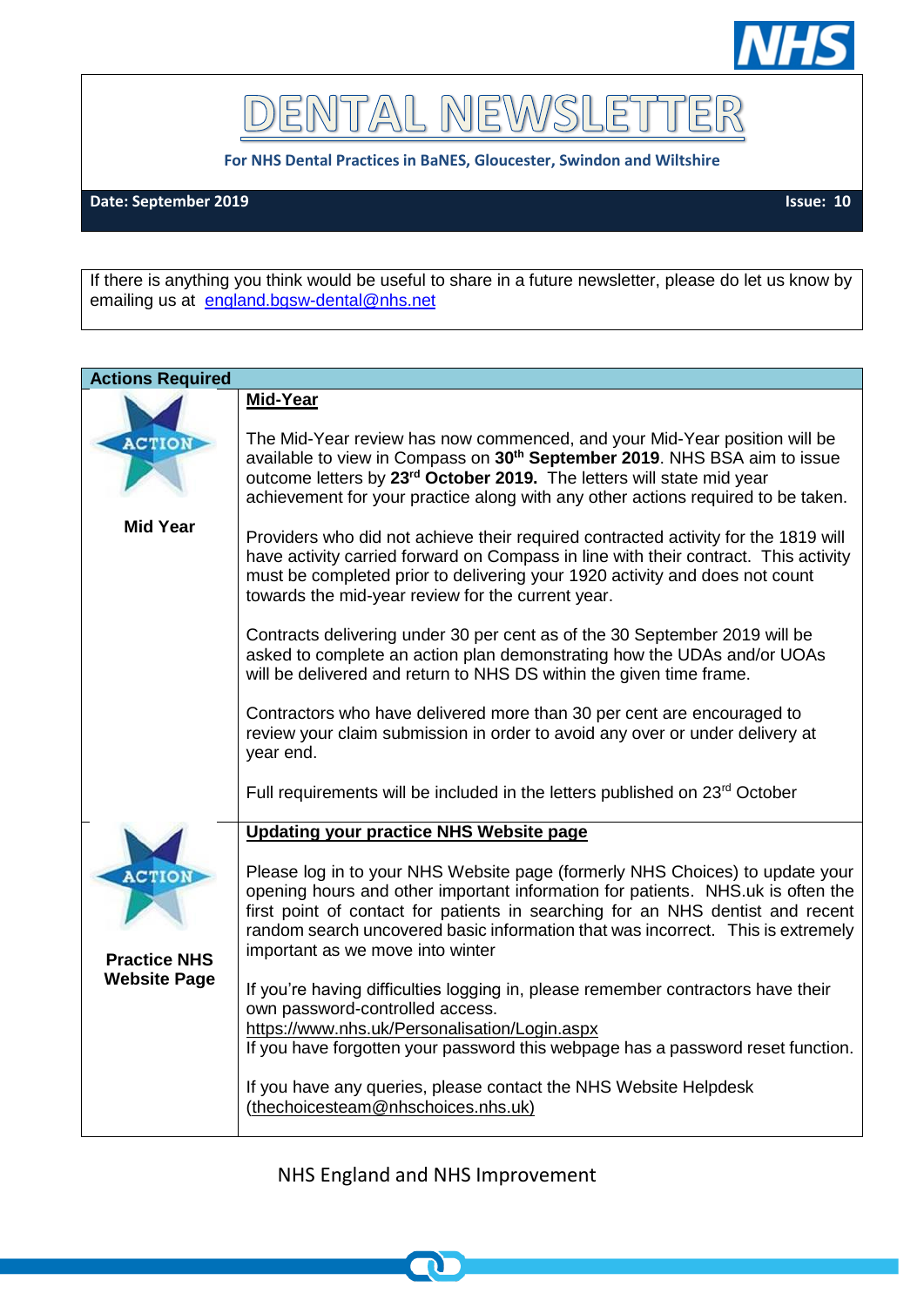

| <b>Important Information for Practice Managers</b> |                                                                                                                                                                                                                                                                                                                                                                                                                                                                                                                                                                                                                                        |  |
|----------------------------------------------------|----------------------------------------------------------------------------------------------------------------------------------------------------------------------------------------------------------------------------------------------------------------------------------------------------------------------------------------------------------------------------------------------------------------------------------------------------------------------------------------------------------------------------------------------------------------------------------------------------------------------------------------|--|
|                                                    | <b>Language and Interpretation Services</b>                                                                                                                                                                                                                                                                                                                                                                                                                                                                                                                                                                                            |  |
| Language and<br>Interpretation                     | We have recently received a number of enquiries from practices regarding<br>Language and Interpretation Services. DA Languages have been the provider<br>for language and interpretation service since 1 <sup>st</sup> April 2019. DA Languages are<br>an award-winning provider of language services to over 100 Local Authorities &<br>NHS bodies across the UK. Working with thousands of qualified linguists, they<br>cover over 450 languages and dialects and provide us with the use of their<br>innovative booking portal, DA Link, which was created based on over 20 years'<br>experience working in the languages industry. |  |
|                                                    | All contractors should have now received their welcome pack with details on                                                                                                                                                                                                                                                                                                                                                                                                                                                                                                                                                            |  |
|                                                    | how to access and use the service. If you have not yet received this<br>information, please let us know by emailing england.bgsw-dental@nhs.net and<br>we will ensure that this information is sent without further delay.                                                                                                                                                                                                                                                                                                                                                                                                             |  |
|                                                    | <b>Winter Planning</b>                                                                                                                                                                                                                                                                                                                                                                                                                                                                                                                                                                                                                 |  |
| <b>Winter Planning</b>                             | It may seem a bit early to be thinking about the Christmas period, however<br>Christmas is just over 3 months away. As we approach the winter period, and<br>the pressures this brings to the healthcare community we will shortly be writing<br>to confirm your practice contractual/agreed opening hours. If you're intending to<br>make alternative arrangements with other practices, you'll need to share the<br>details with NHS England                                                                                                                                                                                         |  |
|                                                    | Opening hours are included in winter packs and are used by urgent care<br>providers to ensure patients are directed appropriately for urgent dental care.                                                                                                                                                                                                                                                                                                                                                                                                                                                                              |  |
|                                                    | <b>COMPASS Authorisation Form (CAF)</b>                                                                                                                                                                                                                                                                                                                                                                                                                                                                                                                                                                                                |  |
| <b>CAF</b>                                         | When making changes to COMPASS which require authorisation by BGSW<br>Dental Team, please remember to submit a CAF form to england.bgsw-<br>dental@nhs.net to allow us to review and authorise which will help prevent<br>delays.                                                                                                                                                                                                                                                                                                                                                                                                      |  |
|                                                    | <b>Revised guidance for the Friends and Family Test</b>                                                                                                                                                                                                                                                                                                                                                                                                                                                                                                                                                                                |  |
|                                                    | We have published revised quidance to improve the Friends and Family Test<br>(FFT) as a tool for enabling continuous improvement in healthcare services. The<br>changes take effect from 1 April 2020 and include a replacement FFT question,<br>something many of you told us you wanted during nine months of consultations<br>with commissioners, providers and the public.                                                                                                                                                                                                                                                         |  |
| <b>Friends and</b><br><b>Family Test</b>           | https://www.england.nhs.uk/fft/fft-guidance/revised-fft-guidance/                                                                                                                                                                                                                                                                                                                                                                                                                                                                                                                                                                      |  |
|                                                    | https://www.england.nhs.uk/fft/friends-and-family-test-development-project-<br>2018-19/                                                                                                                                                                                                                                                                                                                                                                                                                                                                                                                                                |  |

 $\overline{\phantom{a}}$ 

 $\overline{\phantom{a}}$ 

NHS England and NHS Improvement

n